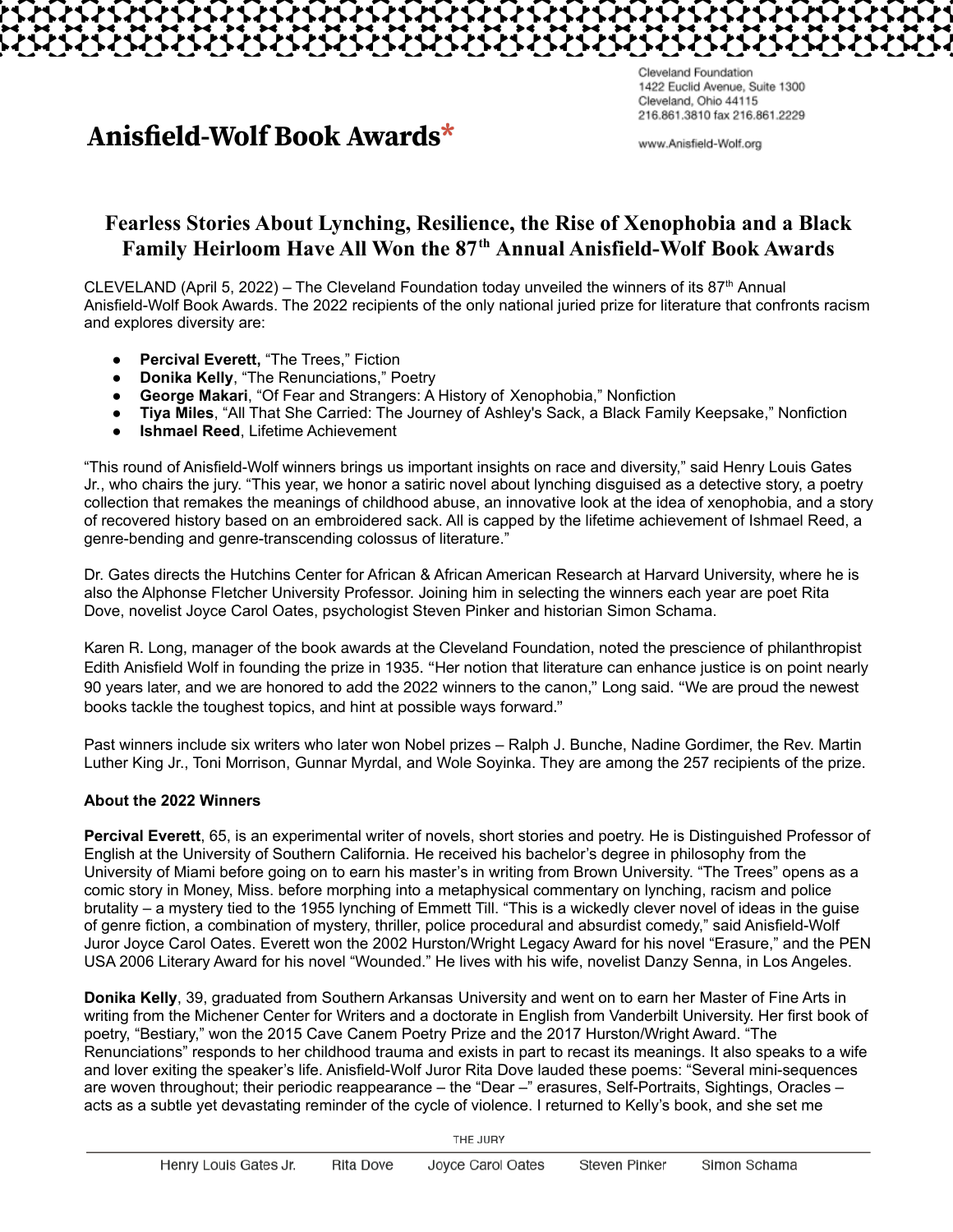gasping anew. This is poetry of the highest order." Kelly is a native of Los Angeles and now lives with her wife, the nonfiction writer Melissa Febos, in Iowa City, where she is a professor of creative writing at the University of Iowa.

**George Makari**, 61, is an historian, psychoanalyst, and psychiatrist whose "Of Fear and Strangers: A History of Xenophobia" was a Bloomberg Best Nonfiction Book of 2021. The text is a riveting investigation into the history of an idea, xenophobia, which was declared the 2016 word of the year by Dictionary.com. The word, unlike antisemitism and racism, puts the emphasis on the perpetrator — not the victim — of these irrational fears, bigoted hatreds, and indefensible acts. "We see countless books that consider instances of racism," Anisfield-Wolf Juror Steven Pinker notes. "Very few seek to understand it as a phenomenon to be studied and analyzed. 'Of Fear and Strangers' does that, free of cliché and jargon." Makari received his bachelor's degree from Brown University and his Doctor of Medicine from the Medical College of Cornell University. He is the director of the DeWitt Wallace Institute of Psychiatry: History, Policy and the Arts at Weill Cornell Medicine and lives in Manhattan with his wife, the painter and curator Arabella Ogilvie-Makari.

**Tiya Miles**, 52, is a public historian who wrote the 2021 National Book Award-winning "All That She Carried" after learning about a plain cotton sack discovered at a flea market near Nashville. Born and raised in Cincinnati, she received her bachelor's degree in Afro-American studies from Harvard University, before going on to earn a master's in women's studies from Emory University and a doctorate in American studies from the University of Minnesota. "All That She Carried" traces the history of three women, Rose; her daughter, Ashley; and her great-granddaughter, Ruth, who embroidered 10 lines of their matrilineal story of coming out of slavery on the sack. "I found it enormously illuminating, incredibly moving – it made me think in fresh ways about this long and difficult and challenging history," writes Anisfield-Wolf Juror Simon Schama. Miles won a 2011 MacArthur Foundation Fellowship. She is a professor at the Radcliffe Institute for Advanced Study at Harvard University and lives in Cambridge, Mass., with her husband Joseph Gone and their three children.

**Ishmael Reed**, 84, a poet, novelist, playwright, lyricist, cartoonist, musician and founder of small presses and publications, has remade literature. He has done so across six decades with satire, curiosity, teaching and an increasingly global reach. Known as "Uncle Ish" to his many admirers, the 1998 MacArthur Foundation Fellowship recipient remains a fierce critic of the tokenism of multi-cultural artists and of establishment media. The New Yorker magazine positioned Reed in 2021 as "a canonical author of the 20th century and an underground voice of the 21st." Best known for the groundbreaking novel "Mumbo Jumbo" – which will see its 50th anniversary edition out this year – Reed taught for more than 30 years at the University of California, Berkeley, where he counted among his students playwright Adrienne Kennedy, novelist Terry McMillan and the experimental poet John Keene. "Reed is one of the most extraordinary and fearless authors in the great tradition of American satire. He is also, without question, the godfather of Black postmodernism, and one of the most continuously innovative and prolific writers at work today," said Anisfield-Wolf Jury Chair Henry Louis Gates Jr. Reed serves as a distinguished professor at California College of the Arts. He lives in Oakland, California, with Clara Blank, his wife of more than 50 years. She is a noted author, choreographer and director.

The Anisfield-Wolf winners will be honored Thursday, Sept. 15 at the KeyBank State Theatre, marking the first in-person ceremony since 2019. The awards will anchor the seventh annual Cleveland Book Week. For additional information, a complete list of the recipients since 1935, and to learn more about The Asterisk\* podcast featuring previous winners, visit [www.Anisfield-Wolf.org.](http://www.anisfield-wolf.org)

#### **For More Information:**

**Alan Ashby,** Media Relations Officer, Cleveland Foundation p: 216.615.7591 **|** c: 330.212.0994 **|** e: aashby@clevefdn.org

### **About the Cleveland Foundation**

Established in 1914, the Cleveland Foundation is the world's first community foundation – and one of the largest today – with assets of \$3.2 billion and 2021 grants of more than \$124 million. Through the generosity of donors, the foundation improves the lives of residents of Cuyahoga, Lake and Geauga counties by building community endowment, addressing needs through grantmaking and providing leadership on vital issues. The foundation's program areas include arts and culture, economic and workforce development, education, environment, leadership